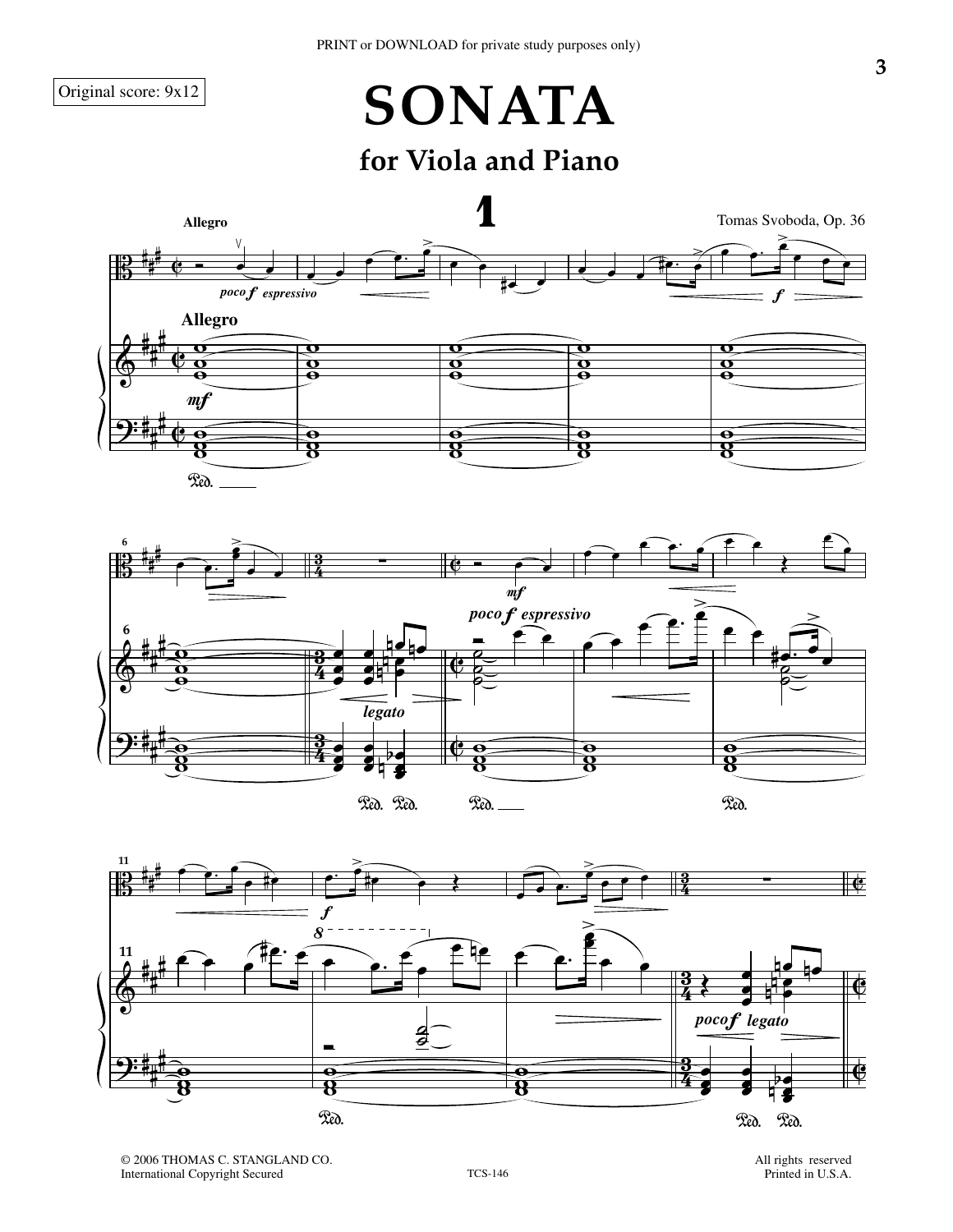(from Tomas Svoboda's SONATA for Viola & Piano, Op. 36 - 1st mov.; Original score: 9x12)







(© 2006 THOMAS C. STANGLAND CO. • All Rights Reserved • PRINT or DOWNLOAD for private study purposes only)

**4**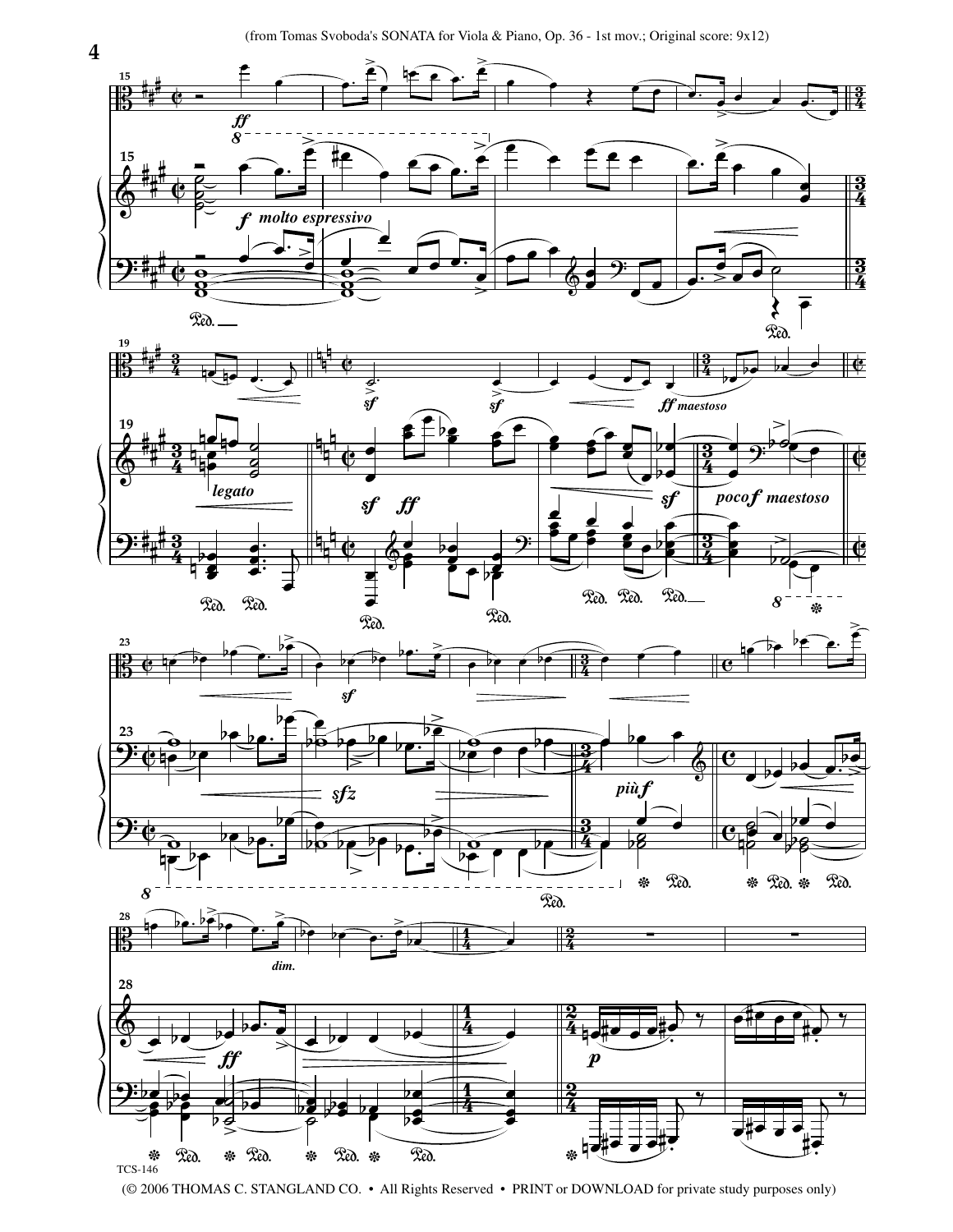







TCS-146

(© 2006 THOMAS C. STANGLAND CO. • All Rights Reserved • PRINT or DOWNLOAD for private study purposes only)